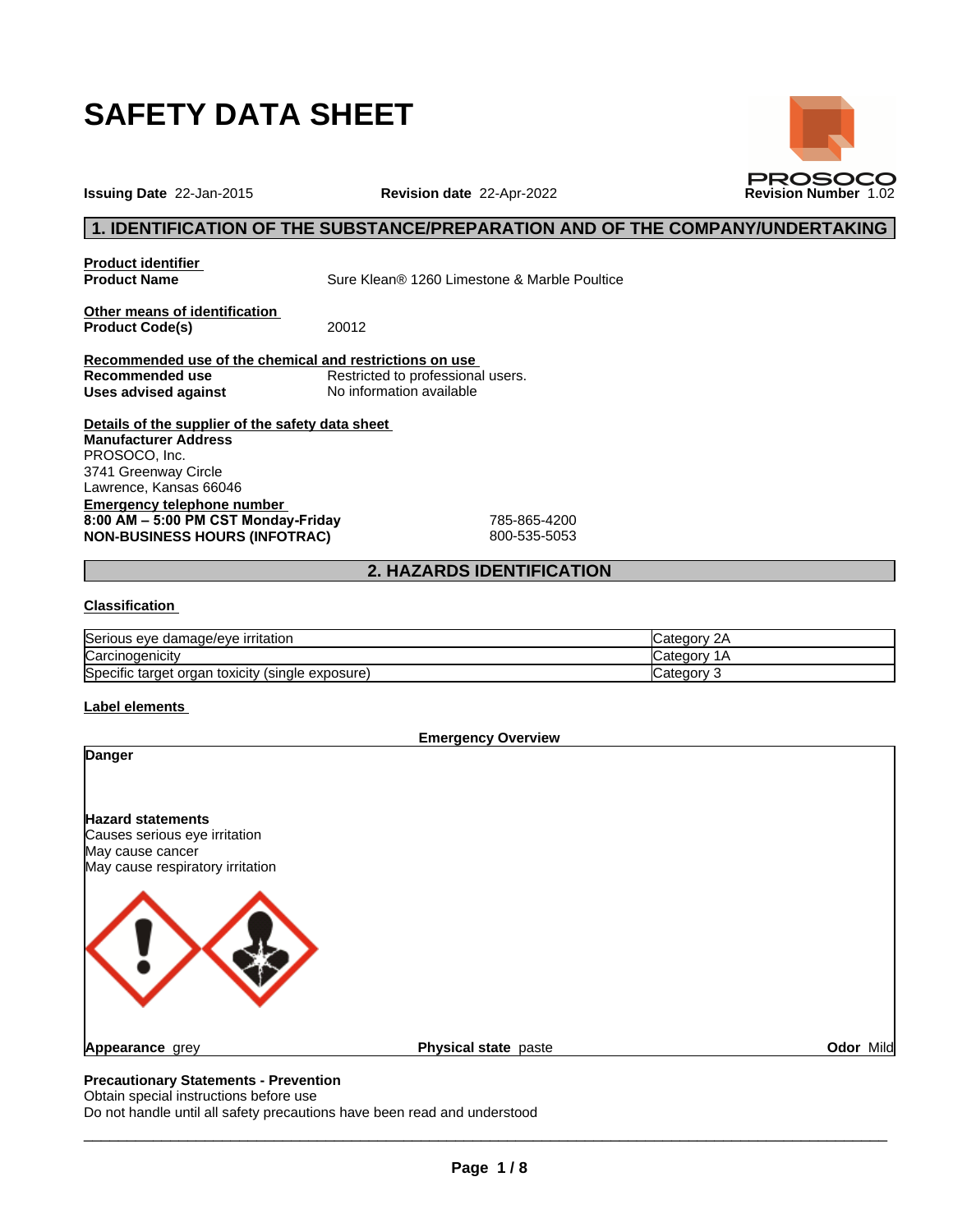Use personal protective equipment as required Wash face, hands and any exposed skin thoroughly after handling Wear eye/face protection Avoid breathing dust/fume/gas/mist/vapors/spray Use only outdoors or in a well-ventilated area

# **Precautionary Statements - Response**

IF exposed or concerned: Get medical advice/attention IF IN EYES: Rinse cautiously with water for several minutes. Remove contact lenses, if present and easy to do. Continue rinsing If eye irritation persists: Get medical advice/attention IF INHALED: Remove victim to fresh air and keep at rest in a position comfortable for breathing

 $\_$  ,  $\_$  ,  $\_$  ,  $\_$  ,  $\_$  ,  $\_$  ,  $\_$  ,  $\_$  ,  $\_$  ,  $\_$  ,  $\_$  ,  $\_$  ,  $\_$  ,  $\_$  ,  $\_$  ,  $\_$  ,  $\_$  ,  $\_$  ,  $\_$  ,  $\_$  ,  $\_$  ,  $\_$  ,  $\_$  ,  $\_$  ,  $\_$  ,  $\_$  ,  $\_$  ,  $\_$  ,  $\_$  ,  $\_$  ,  $\_$  ,  $\_$  ,  $\_$  ,  $\_$  ,  $\_$  ,  $\_$  ,  $\_$  ,

**Precautionary Statements - Storage** Store locked up

Store in a well-ventilated place. Keep container tightly closed

# **Precautionary Statements - Disposal**

Dispose of contents/container to an approved waste disposal plant

**Hazards not otherwise classified (HNOC) Other information**

# **3. COMPOSITION/INFORMATION ON INGREDIENTS**

| <b>Chemical name</b> | CAS No.     | Weight-%  | <b>Trade Secret</b> |
|----------------------|-------------|-----------|---------------------|
| Water                | 7732-18-5   | $40 - 70$ |                     |
| Fuller's Earth       | 8031-18-3   | $10 - 30$ |                     |
| Sodium salt          | Proprietary | 3 - 7     |                     |
| Ammonium bicarbonate | 1066-33-7   | - 5       |                     |
| Quartz               | 14808-60-7  | - 5       |                     |
| Tetrasodium EDTA     | 64-02-8     | - 5       |                     |

\* The exact percentage (concentration) ofcomposition has been withheld as a trade secret.

# **4. FIRST AID MEASURES**

#### **Description of first aid measures**

| <b>General advice</b>                                       | If symptoms persist, call a physician.                                                                                                                                                                    |
|-------------------------------------------------------------|-----------------------------------------------------------------------------------------------------------------------------------------------------------------------------------------------------------|
| Eye contact                                                 | Rinse immediately with plenty of water, also under the eyelids, for at least 15 minutes.<br>Remove contact lenses, if present and easy to do. Continue rinsing. If symptoms persist,<br>call a physician. |
| <b>Skin Contact</b>                                         | Wash off immediately with plenty of water while removing contaminated clothing and shoes.<br>If symptoms persist, call a physician.                                                                       |
| <b>Inhalation</b>                                           | Remove to fresh air. If breathing is difficult, give oxygen. If symptoms persist, call a<br>physician.                                                                                                    |
| Ingestion                                                   | Do NOT induce vomiting. Rinse mouth. Drink plenty of water. Never give anything by mouth<br>to an unconscious person. Call a physician.                                                                   |
| Most important symptoms and effects, both acute and delayed |                                                                                                                                                                                                           |
| <b>Symptoms</b>                                             | Causes serious eye irritation. May cause skin irritation.                                                                                                                                                 |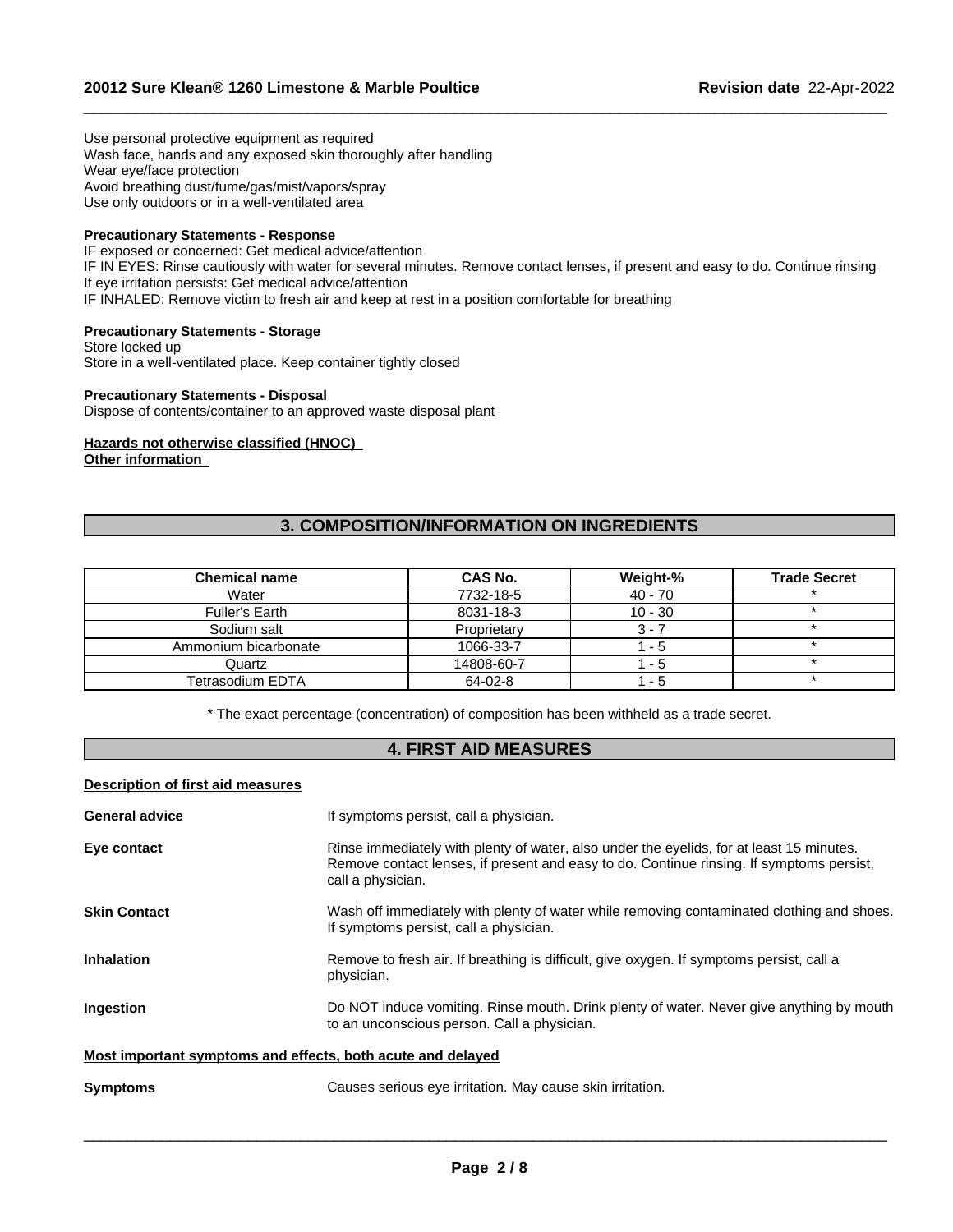#### **Indication of any immediate medical attention and special treatment needed**

**Note to physicians** Treat symptomatically.

# **5. FIRE-FIGHTING MEASURES**

 $\_$  ,  $\_$  ,  $\_$  ,  $\_$  ,  $\_$  ,  $\_$  ,  $\_$  ,  $\_$  ,  $\_$  ,  $\_$  ,  $\_$  ,  $\_$  ,  $\_$  ,  $\_$  ,  $\_$  ,  $\_$  ,  $\_$  ,  $\_$  ,  $\_$  ,  $\_$  ,  $\_$  ,  $\_$  ,  $\_$  ,  $\_$  ,  $\_$  ,  $\_$  ,  $\_$  ,  $\_$  ,  $\_$  ,  $\_$  ,  $\_$  ,  $\_$  ,  $\_$  ,  $\_$  ,  $\_$  ,  $\_$  ,  $\_$  ,

#### **Suitable Extinguishing Media**

Use extinguishing measures that are appropriate to local circumstances and the surrounding environment.

**Unsuitable Extinguishing Media** Caution: Use of water spray when fighting fire may be inefficient.

# **Specific hazards arising from the chemical**

No information available.

#### **Protective equipment and precautions for firefighters**

As in any fire, wear self-contained breathing apparatus pressure-demand, MSHA/NIOSH (approved or equivalent) and full protective gear.

#### **6. ACCIDENTAL RELEASE MEASURES**

## **Personal precautions, protective equipment and emergency procedures**

| <b>Personal precautions</b>                          | Use personal protective equipment as required. Avoid contact with skin, eyes or clothing.                                                                                                                              |
|------------------------------------------------------|------------------------------------------------------------------------------------------------------------------------------------------------------------------------------------------------------------------------|
| <b>Environmental precautions</b>                     |                                                                                                                                                                                                                        |
| <b>Environmental precautions</b>                     | See Section 12 for additional ecological information. Prevent product from entering drains.                                                                                                                            |
| Methods and material for containment and cleaning up |                                                                                                                                                                                                                        |
| <b>Methods for containment</b>                       | Prevent further leakage or spillage if safe to do so.                                                                                                                                                                  |
| Methods for cleaning up                              | Dam up. Take up mechanically, placing in appropriate containers for disposal. Soak up with<br>inert absorbent material. Pick up and transfer to properly labeled containers. Clean<br>contaminated surface thoroughly. |

# **7. HANDLING AND STORAGE**

#### **Precautions for safe handling**

**Advice on safe handling** Handle in accordance with good industrial hygiene and safety practice.

#### **Conditions for safe storage, including any incompatibilities**

**Storage Conditions** Keep out of the reach of children. Keep tightly closed in a dry and cool place.

**Incompatible materials** Strong acids. Strong oxidizing agents.

# **8. EXPOSURE CONTROLS/PERSONAL PROTECTION**

#### **Control parameters**

#### **Exposure Guidelines** .

| <b>Chemical name</b> | <b>ACGIH TLV</b>                          | <b>OSHA PEL</b>                                               | <b>NIOSH IDLH</b>                          |
|----------------------|-------------------------------------------|---------------------------------------------------------------|--------------------------------------------|
| Quartz               | TWA: $0.025$ mg/m <sup>3</sup> respirable | TWA: 50 $\mu$ g/m <sup>3</sup> TWA: 50 $\mu$ g/m <sup>3</sup> | IDLH: 50 mg/m <sup>3</sup> respirable dust |
| 14808-60-7           | particulate matter                        | excludes construction work,                                   | TWA: $0.05 \text{ mg/m}^3$ respirable      |
|                      |                                           | agricultural operations, and                                  | dust                                       |
|                      |                                           | exposures that result from the                                |                                            |
|                      |                                           | processing of sorptive clays                                  |                                            |
|                      |                                           | (vacated) TWA: $0.1 \text{ mg/m}^3$                           |                                            |
|                      |                                           | respirable dust                                               |                                            |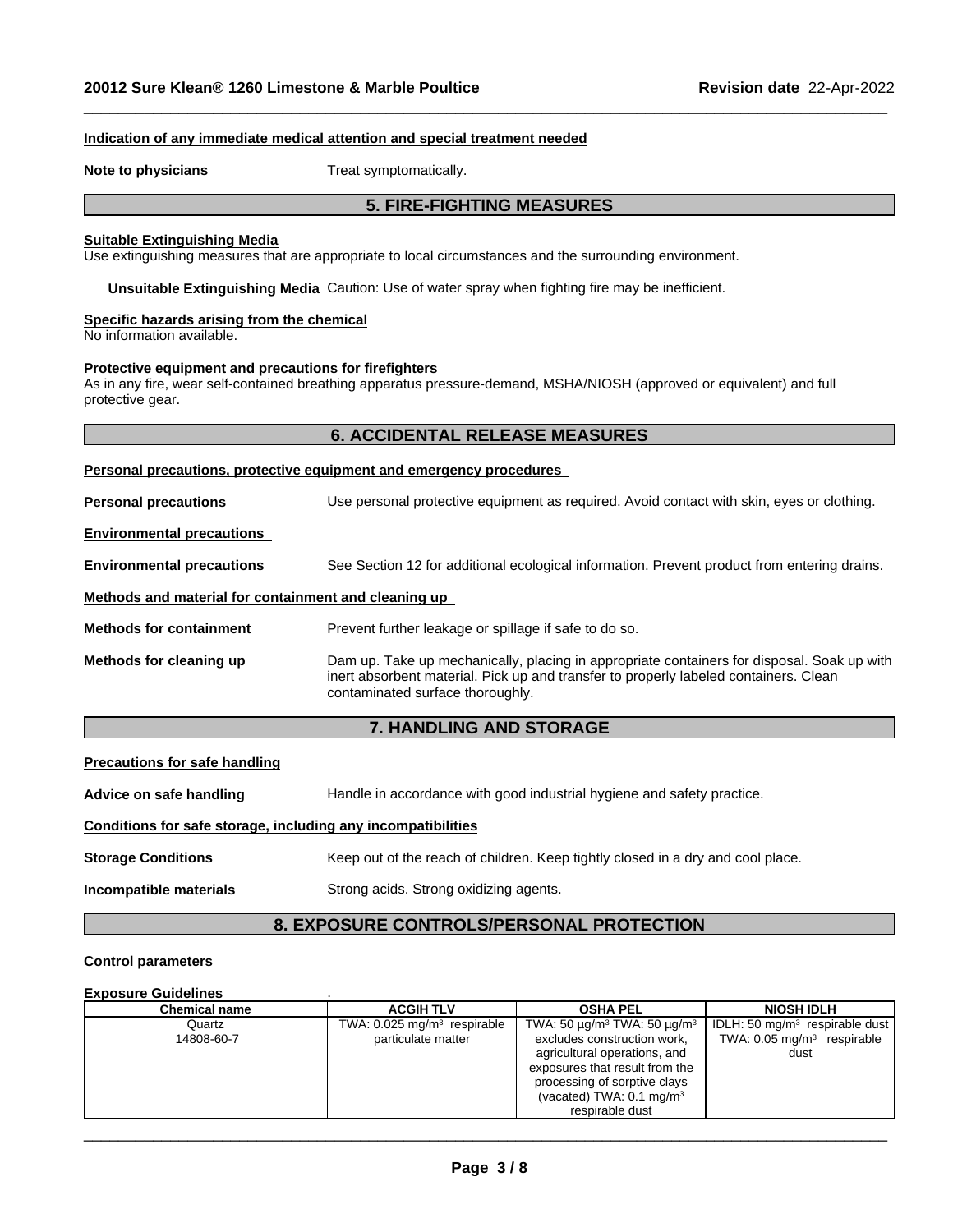|                                                    | $(250)/(%SiO2 + 5)$ mppcf TWA                                                                                                                                                                                                                                                                                                    |  |  |  |  |
|----------------------------------------------------|----------------------------------------------------------------------------------------------------------------------------------------------------------------------------------------------------------------------------------------------------------------------------------------------------------------------------------|--|--|--|--|
|                                                    | respirable fraction                                                                                                                                                                                                                                                                                                              |  |  |  |  |
|                                                    | $(10)/(%SiO2 + 2)$ mg/m <sup>3</sup> TWA                                                                                                                                                                                                                                                                                         |  |  |  |  |
|                                                    | respirable fraction                                                                                                                                                                                                                                                                                                              |  |  |  |  |
| NIOSH IDLH Immediately Dangerous to Life or Health |                                                                                                                                                                                                                                                                                                                                  |  |  |  |  |
| <b>Other information</b>                           | Vacated limits revoked by the Court of Appeals decision in AFL-CIO v. OSHA, 965 F.2d 962<br>(11th Cir., 1992).                                                                                                                                                                                                                   |  |  |  |  |
| <b>Appropriate engineering controls</b>            |                                                                                                                                                                                                                                                                                                                                  |  |  |  |  |
| <b>Engineering Controls</b>                        | Showers. Eyewash stations.                                                                                                                                                                                                                                                                                                       |  |  |  |  |
|                                                    | Individual protection measures, such as personal protective equipment                                                                                                                                                                                                                                                            |  |  |  |  |
| <b>Eye/face protection</b>                         | Wear safety glasses with side shields (or goggles).                                                                                                                                                                                                                                                                              |  |  |  |  |
| Skin and body protection                           | Wear protective gloves and protective clothing.                                                                                                                                                                                                                                                                                  |  |  |  |  |
| <b>Respiratory protection</b>                      | If exposure limits are exceeded or irritation is experienced, NIOSH/MSHA approved<br>respiratory protection should be worn. Positive-pressure supplied air respirators may be<br>required for high airborne contaminant concentrations. Respiratory protection must be<br>provided in accordance with current local regulations. |  |  |  |  |
| <b>General Hygiene Considerations</b>              | Handle in accordance with good industrial hygiene and safety practice. Do not eat, drink or<br>smoke when using this product.                                                                                                                                                                                                    |  |  |  |  |
|                                                    |                                                                                                                                                                                                                                                                                                                                  |  |  |  |  |

 $\_$  ,  $\_$  ,  $\_$  ,  $\_$  ,  $\_$  ,  $\_$  ,  $\_$  ,  $\_$  ,  $\_$  ,  $\_$  ,  $\_$  ,  $\_$  ,  $\_$  ,  $\_$  ,  $\_$  ,  $\_$  ,  $\_$  ,  $\_$  ,  $\_$  ,  $\_$  ,  $\_$  ,  $\_$  ,  $\_$  ,  $\_$  ,  $\_$  ,  $\_$  ,  $\_$  ,  $\_$  ,  $\_$  ,  $\_$  ,  $\_$  ,  $\_$  ,  $\_$  ,  $\_$  ,  $\_$  ,  $\_$  ,  $\_$  ,

# **9. PHYSICAL AND CHEMICAL PROPERTIES**

# **Information on basic physical and chemical properties**

| <b>Physical state</b>             | paste                    |                       |                          |
|-----------------------------------|--------------------------|-----------------------|--------------------------|
| Appearance                        | grey                     | Odor                  | Mild                     |
| Color                             | grey                     | <b>Odor threshold</b> | No information available |
|                                   |                          |                       |                          |
| <b>Property</b>                   | Values                   | Remarks • Method      |                          |
| рH                                | 10                       | pH Range 9-10         |                          |
| Melting point / freezing point °F | 0 °C / 32 °F             |                       |                          |
| Boiling point / boiling range     | No information available |                       |                          |
| <b>Flash point</b>                | $> 100$ °C $/ > 212$ °F  |                       |                          |
| <b>Evaporation rate</b>           | No information available |                       |                          |
| Flammability (solid, gas)         | No information available |                       |                          |
| <b>Flammability Limit in Air</b>  |                          |                       |                          |
| <b>Upper flammability limit:</b>  | No information available |                       |                          |
| Lower flammability limit:         | No information available |                       |                          |
| Vapor pressure                    | No information available |                       |                          |
| Vapor density                     | No information available |                       |                          |
| <b>Specific gravity</b>           | $1.2$ $(1.14 - 1.26)$    |                       |                          |
| <b>Water solubility</b>           | partially soluble        |                       |                          |
| Solubility in other solvents      | No information available |                       |                          |
| <b>Partition coefficient</b>      | No information available |                       |                          |
| <b>Autoignition temperature</b>   | No information available |                       |                          |
| <b>Decomposition temperature</b>  | No information available |                       |                          |
| <b>Kinematic viscosity</b>        | No information available |                       |                          |
| <b>Dynamic viscosity</b>          | No information available |                       |                          |
|                                   |                          |                       |                          |

# **10. STABILITY AND REACTIVITY**

**Reactivity**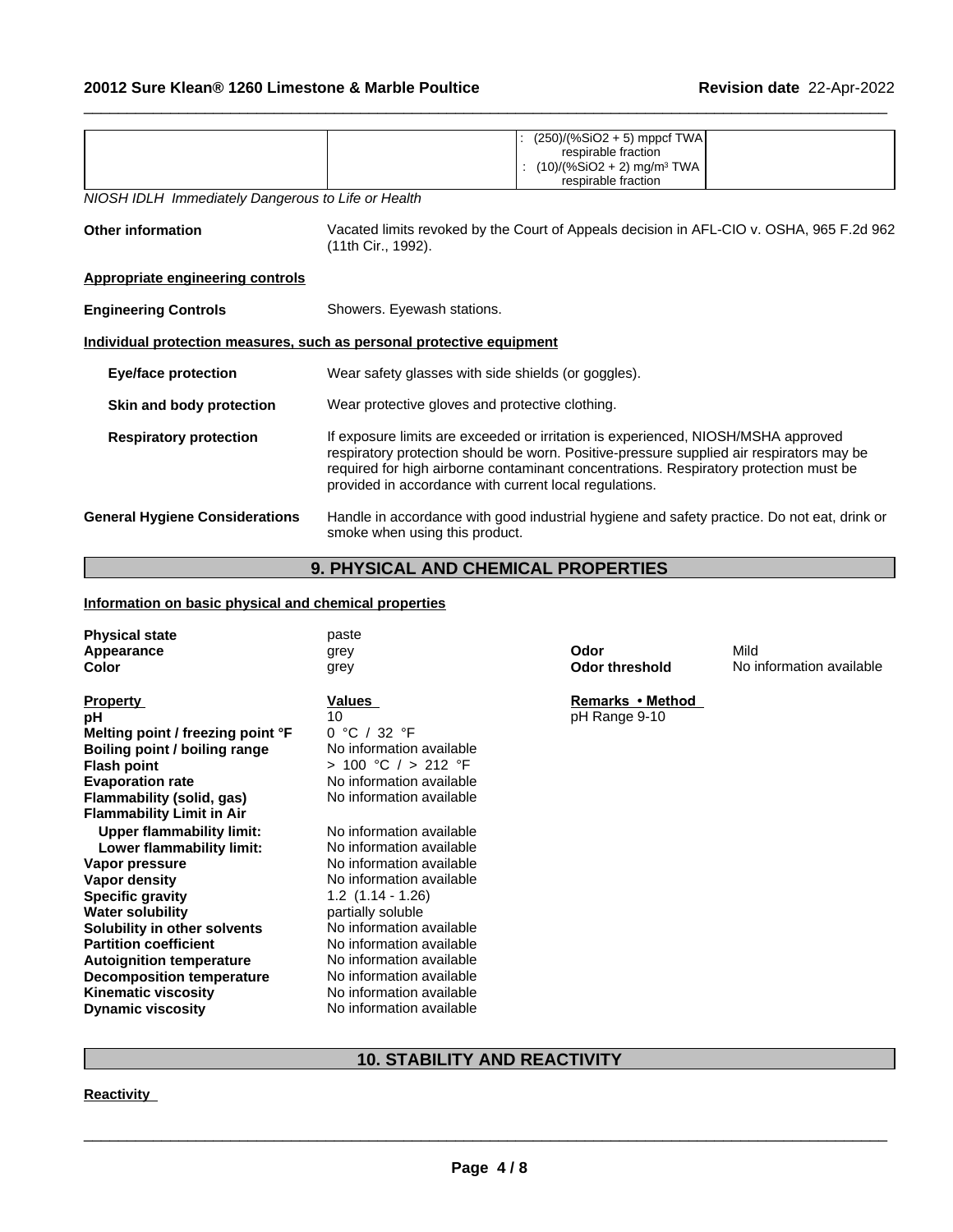No data available

#### **Chemical stability**

Stable under recommended storage conditions.

#### **Possibility of hazardous reactions**

None under normal processing.

#### **Conditions to avoid**

None known based on information supplied.

#### **Incompatible materials**

Strong acids. Strong oxidizing agents.

#### **Hazardous decomposition products**

Carbon oxides. Nitrogen oxides (NOx). Ammonia.

# **11. TOXICOLOGICAL INFORMATION**

 $\_$  ,  $\_$  ,  $\_$  ,  $\_$  ,  $\_$  ,  $\_$  ,  $\_$  ,  $\_$  ,  $\_$  ,  $\_$  ,  $\_$  ,  $\_$  ,  $\_$  ,  $\_$  ,  $\_$  ,  $\_$  ,  $\_$  ,  $\_$  ,  $\_$  ,  $\_$  ,  $\_$  ,  $\_$  ,  $\_$  ,  $\_$  ,  $\_$  ,  $\_$  ,  $\_$  ,  $\_$  ,  $\_$  ,  $\_$  ,  $\_$  ,  $\_$  ,  $\_$  ,  $\_$  ,  $\_$  ,  $\_$  ,  $\_$  ,

#### **Information on likely routes of exposure**

| <b>Product Information</b> | Causes serious eye irritation May cause skin irritation                     |
|----------------------------|-----------------------------------------------------------------------------|
| <b>Inhalation</b>          | Avoid breathing vapors or mists. May cause irritation of respiratory tract. |
| Eye contact                | Avoid contact with eyes. Causes serious eye irritation.                     |
| <b>Skin Contact</b>        | Avoid contact with skin.                                                    |
| Ingestion                  | Do not taste or swallow.                                                    |

#### **Component Information**

| <b>Chemical name</b>              | LD50/Oral            | LD50/Dermal           | <b>Inhalation LC50</b> |
|-----------------------------------|----------------------|-----------------------|------------------------|
| Water                             | $> 90$ mL/kg (Rat)   |                       |                        |
| 7732-18-5                         |                      |                       |                        |
| Sodium salt                       | $= 4220$ mg/kg (Rat) |                       |                        |
| Ammonium bicarbonate<br>1066-33-7 | $= 1576$ mg/kg (Rat) | > 5000 mg/kg (Rabbit) |                        |
| Tetrasodium EDTA<br>64-02-8       | $= 1658$ mg/kg (Rat) |                       |                        |

#### **<u>Symptoms related to the physical, chemical and toxicological characteristics</u>**

**Symptoms Causes serious eye irritation. May cause respiratory irritation.** 

## **Delayed and immediate effects as well as chronic effects from short and long-term exposure**

|                        |                           | carcinogenic to humans (Group 2B).                                                       |  |  |  |  |
|------------------------|---------------------------|------------------------------------------------------------------------------------------|--|--|--|--|
|                        |                           |                                                                                          |  |  |  |  |
|                        |                           | carcinogenic to humans (Group I), probably carcinogenic to humans (Group 2A) or possibly |  |  |  |  |
| Carcinogenicity        |                           | This product contains one or more substances which are classified by IARC as             |  |  |  |  |
| Germ cell mutagenicity | No information available. |                                                                                          |  |  |  |  |
| <b>Sensitization</b>   | No information available. |                                                                                          |  |  |  |  |

| <b>Chemical name</b> | $\sim$ $\sim$ $\sim$ $\sim$<br>ווטטר | <b>IARC</b> | .                           | <b>OCUA</b><br>וטע<br>лr |
|----------------------|--------------------------------------|-------------|-----------------------------|--------------------------|
| Quartz               | ∼                                    | Group       | <b><nown< b=""></nown<></b> |                          |
| 14808-60-7           |                                      |             |                             |                          |

*ACGIH (American Conference of Governmental Industrial Hygienists)*

*A2 - Suspected Human Carcinogen*

*IARC (International Agency for Research on Cancer)*

*Group 1 - Carcinogenic to Humans*

*NTP (National Toxicology Program)*

*Known - Known Carcinogen*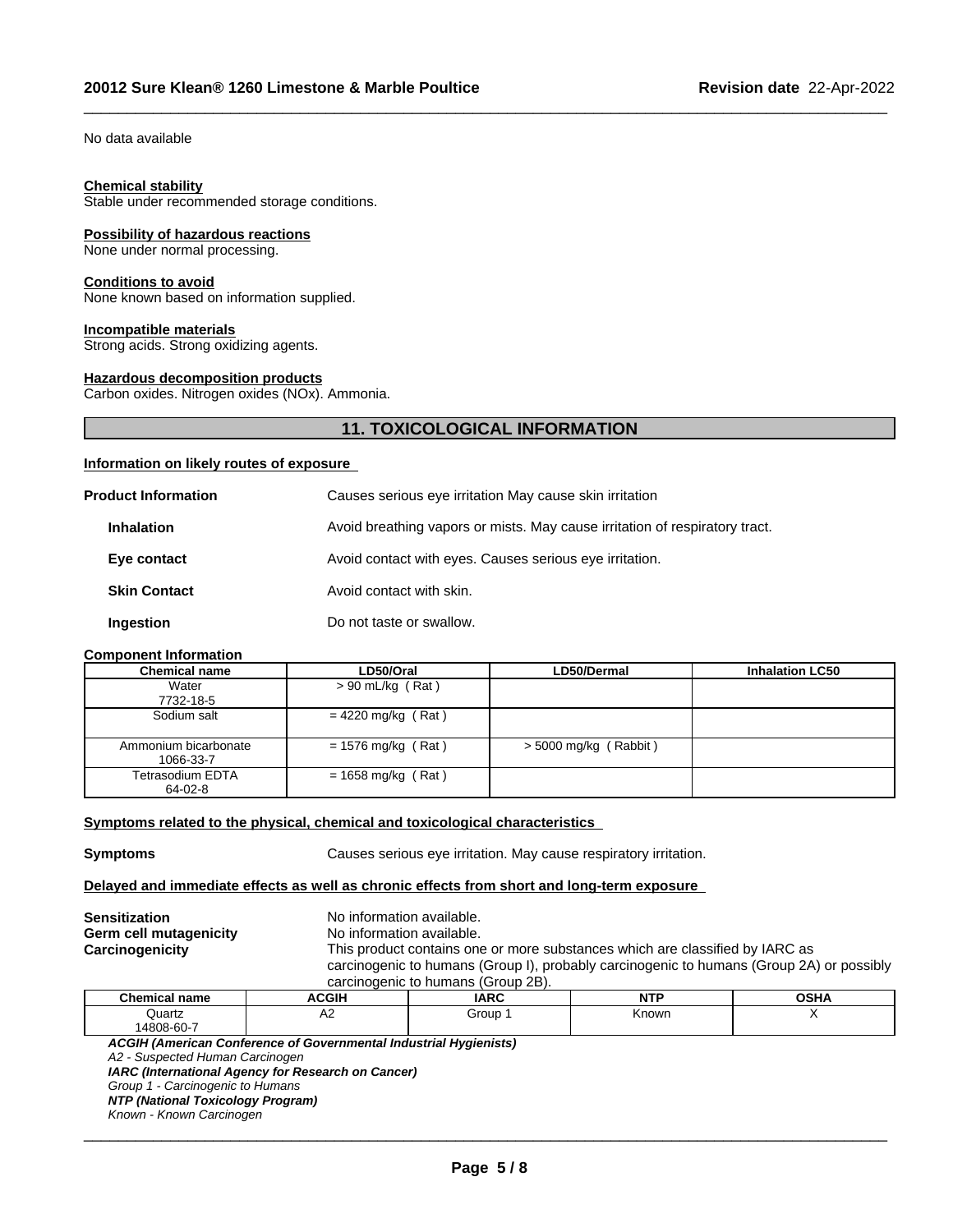*OSHA (Occupational Safety and Health Administration of the US Department of Labor) X - Present* **Reproductive toxicity** No information available. **STOT - single exposure** May cause respiratory irritation.

**STOT - repeated exposure** No information available. **Respiratory system. Aspiration hazard** No information available.

# **Numerical measures of toxicity - Product Information**

#### **Unknown acute toxicity The following values are calculated based on chapter 3.1 of the GHS document** . **ATEmix (oral)** 25010 mg/kg<br>**ATEmix (dermal)** 25010 140157 mg/kg **ATEmix (dermal)**140157 mg/kg mg/l **ATEmix (inhalation-dust/mist)** 6.8 mg/l

# **12. ECOLOGICAL INFORMATION**

 $\_$  ,  $\_$  ,  $\_$  ,  $\_$  ,  $\_$  ,  $\_$  ,  $\_$  ,  $\_$  ,  $\_$  ,  $\_$  ,  $\_$  ,  $\_$  ,  $\_$  ,  $\_$  ,  $\_$  ,  $\_$  ,  $\_$  ,  $\_$  ,  $\_$  ,  $\_$  ,  $\_$  ,  $\_$  ,  $\_$  ,  $\_$  ,  $\_$  ,  $\_$  ,  $\_$  ,  $\_$  ,  $\_$  ,  $\_$  ,  $\_$  ,  $\_$  ,  $\_$  ,  $\_$  ,  $\_$  ,  $\_$  ,  $\_$  ,

### **Ecotoxicity**

| <b>Chemical name</b>               | Algae/aquatic plants                            | Fish                                                                                                                   | <b>Toxicity to</b><br>microorganisms | <b>Crustacea</b>                      |
|------------------------------------|-------------------------------------------------|------------------------------------------------------------------------------------------------------------------------|--------------------------------------|---------------------------------------|
| Sodium salt                        |                                                 | 8250 - 9000: 96 h Lepomis<br>macrochirus mg/L LC50<br>static                                                           |                                      | 2350: 48 h Daphnia magna<br>mg/L EC50 |
| Ammonium bicarbonate<br>1066-33-7  |                                                 | $0.16 - 1.1$ : 96 h<br>Oncorhynchus mykiss mg/L<br>LC50 0.615 - 0.712: 96 h<br>Oncorhynchus mykiss mg/L<br><b>LC50</b> |                                      |                                       |
| <b>Tetrasodium EDTA</b><br>64-02-8 | 1.01: 72 h Desmodesmus<br>subspicatus mg/L EC50 | 41: 96 h Lepomis<br>macrochirus mg/L LC50<br>static 59.8: 96 h Pimephales<br>promelas mg/L LC50 static                 |                                      |                                       |

## **Persistence and degradability**

No information available.

### **Bioaccumulation**

No information available.

| <b>Chemical name</b>      | <br><b>Partition coefficient</b> |
|---------------------------|----------------------------------|
| ı bicarbonate<br>Ammonium | -2.4                             |
| 1066-33-7                 |                                  |

**Other adverse effects** No information available

# **13. DISPOSAL CONSIDERATIONS**

### **Waste treatment methods**

| Disposal of wastes     | Disposal should be in accordance with applicable regional, national and local laws and<br>regulations. |
|------------------------|--------------------------------------------------------------------------------------------------------|
| Contaminated packaging | Do not reuse container.                                                                                |

# **14. TRANSPORT INFORMATION**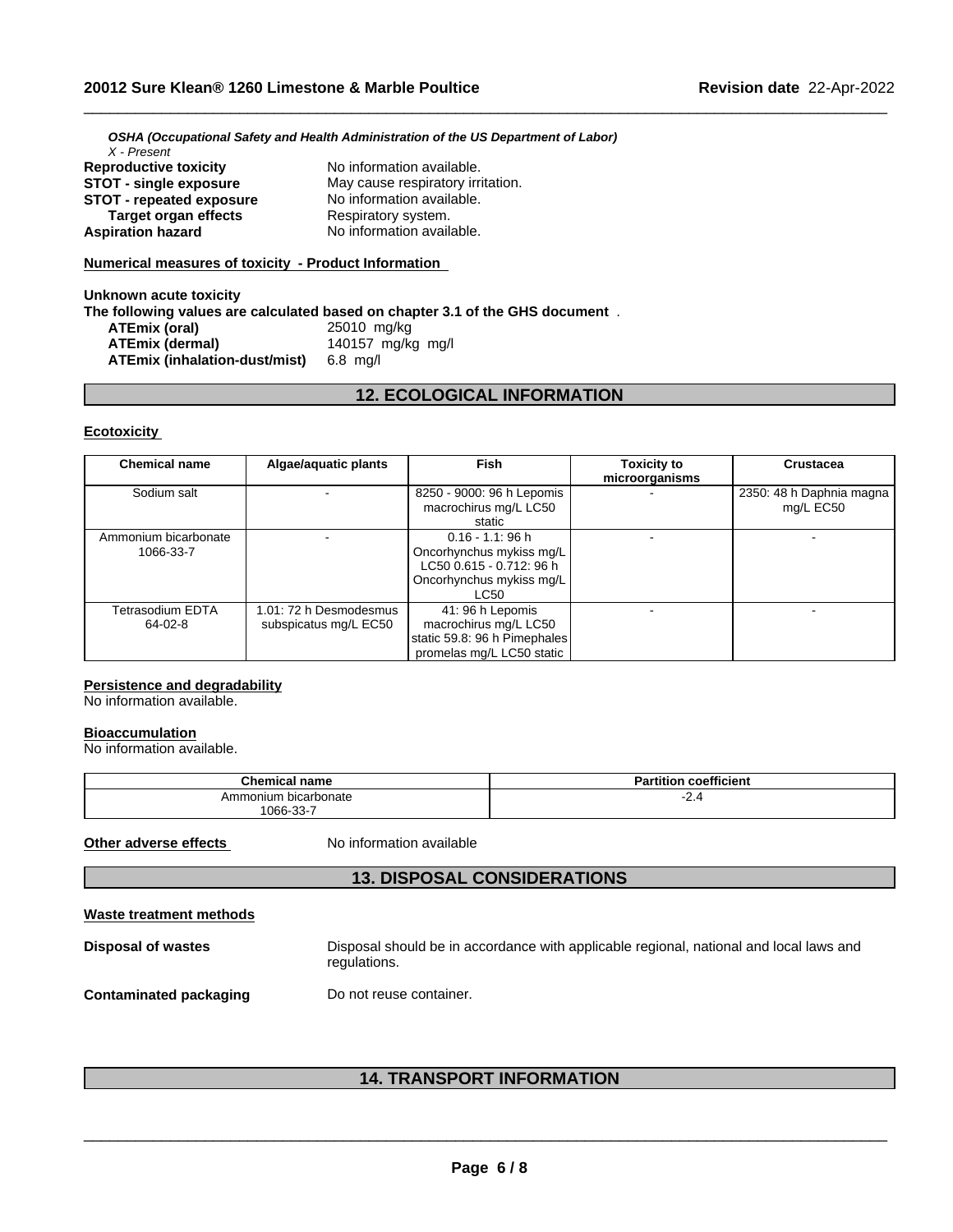**DOT** Not regulated

# **15. REGULATORY INFORMATION**

 $\_$  ,  $\_$  ,  $\_$  ,  $\_$  ,  $\_$  ,  $\_$  ,  $\_$  ,  $\_$  ,  $\_$  ,  $\_$  ,  $\_$  ,  $\_$  ,  $\_$  ,  $\_$  ,  $\_$  ,  $\_$  ,  $\_$  ,  $\_$  ,  $\_$  ,  $\_$  ,  $\_$  ,  $\_$  ,  $\_$  ,  $\_$  ,  $\_$  ,  $\_$  ,  $\_$  ,  $\_$  ,  $\_$  ,  $\_$  ,  $\_$  ,  $\_$  ,  $\_$  ,  $\_$  ,  $\_$  ,  $\_$  ,  $\_$  ,

| International Inventories |          |
|---------------------------|----------|
| TSCA                      | Complies |
| <b>DSL/NDSL</b>           | Complies |
| Legend:                   |          |

 *TSCA - United States Toxic Substances Control Act Section 8(b) Inventory DSL/NDSL - Canadian Domestic Substances List/Non-Domestic Substances List*

# **US Federal Regulations**

### **SARA 313**

Section 313 of Title III of the Superfund Amendments and Reauthorization Act of 1986 (SARA). This product contains a chemical or chemicals which are subject to the reporting requirements of the Act and Title 40 of the Code of Federal Regulations, Part 372

| <b>Chemical name</b>                  | CAS No.   | Weight-% | <b>SARA 313 - Threshold</b><br>Values % |  |
|---------------------------------------|-----------|----------|-----------------------------------------|--|
| Ammonium bicarbonate - 1066-33-7      | 1066-33-7 | - 5      | 1.0                                     |  |
| <b>SARA 311/312 Hazard Categories</b> |           |          |                                         |  |
| Acute health hazard                   | Yes       |          |                                         |  |
| <b>Chronic Health Hazard</b>          | No        |          |                                         |  |
| Fire hazard                           | No        |          |                                         |  |
| Sudden release of pressure hazard     | No        |          |                                         |  |
| <b>Reactive Hazard</b>                | No        |          |                                         |  |

## **CWA (Clean WaterAct)**

This product contains the following substances which are regulated pollutants pursuant to the Clean Water Act (40 CFR 122.21 and 40 CFR 122.42)

| <b>Chemical name</b>              | <b>CWA - Reportable</b><br>Quantities | <b>CWA - Toxic Pollutants</b> | <b>CWA - Priority Pollutants</b> | <b>CWA - Hazardous</b><br><b>Substances</b> |
|-----------------------------------|---------------------------------------|-------------------------------|----------------------------------|---------------------------------------------|
| Ammonium bicarbonate<br>1066-33-7 | 5000 lb                               |                               |                                  |                                             |

# **CERCLA**

This material, as supplied, contains one or more substances regulated as a hazardous substance under the Comprehensive Environmental Response Compensation and Liability Act (CERCLA) (40 CFR 302)

| Chemical name            | <b>Hazardous Substances RQs</b> | <b>LA/SARA RQ</b><br>CERCL | (RQ)<br>: Quantitv<br>Reportable |
|--------------------------|---------------------------------|----------------------------|----------------------------------|
| ⊧bicarbonate<br>Ammonium | 5000 lb                         |                            | Ib final RQ<br>nn<br>5000<br>ิ   |
| $\sim$<br>$066-33-$      |                                 |                            | kg final RQ<br>RQ<br>227c        |

# **US State Regulations**

# **California Proposition 65**

This product contains the following Proposition 65 chemicals

| <b>Chemical name</b>          | California<br>--<br>Proposition 65 |
|-------------------------------|------------------------------------|
| 14808-60-7<br>Quartz          | Carcinoger                         |
| $\mathbf{H} \cdot \mathbf{A}$ |                                    |

# **U.S. State Right-to-Know Regulations**

| <u> Ан</u><br>name<br>Chemical   | New<br>Jersev | racmusens | - פ<br>≅≏∾Ivania |
|----------------------------------|---------------|-----------|------------------|
| Ammonium bicarbonate             |               |           | . .              |
| $\sim$ $\sim$<br>$1066 - 33 - 1$ |               |           |                  |